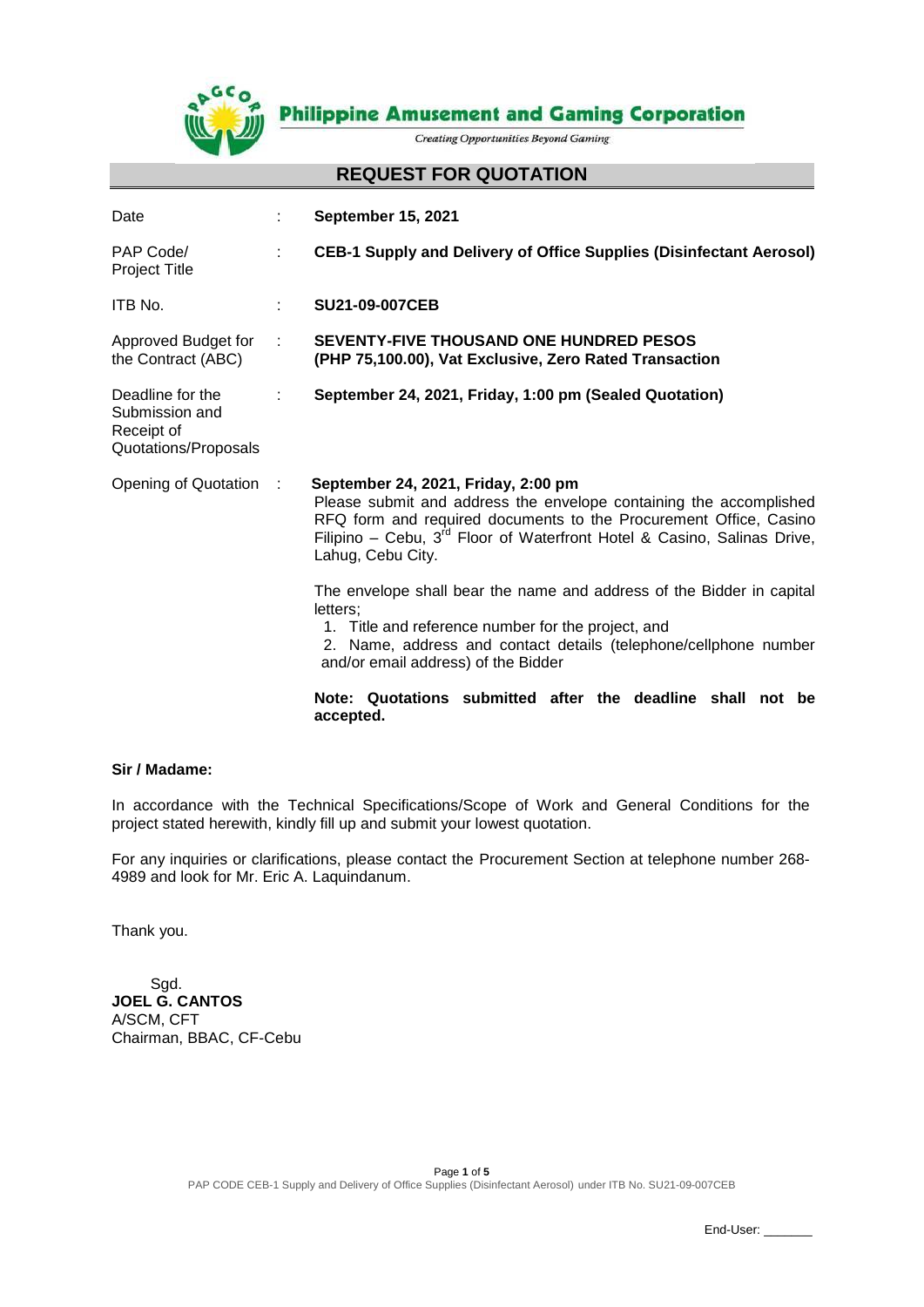# **Dear Mr. Cantos:**

In accordance with your request, the following is our quotation for your requirement:

**I. Technical Specifications/Scope of Work and General Conditions of the Project:**

|                                                                                                                                                                                                                                                           | <b>Offered Technical</b><br>Quotation/<br><b>Proposal</b><br>Please check the box<br>corresponding to your<br>offered specifications |                                    |
|-----------------------------------------------------------------------------------------------------------------------------------------------------------------------------------------------------------------------------------------------------------|--------------------------------------------------------------------------------------------------------------------------------------|------------------------------------|
| Qty./Unit                                                                                                                                                                                                                                                 | <b>Supply and Delivery of Office Supplies (Disinfectant Aerosol)</b><br><b>Item Description</b>                                      |                                    |
| 250 bottles                                                                                                                                                                                                                                               | DISINFECTANT AEROSOL 300-400grams scented.<br>Kills 99.9 germs.                                                                      |                                    |
| <b>Terms and Condition:</b><br>1. Price indicated should be VAT Exclusive Zero Rated<br>Transaction.<br>2. The total payment should not exceed the total contract cost.<br>3.<br>The Supplier must verify the End-User for the complete<br>specification. | <b>COMPLY</b><br>NOT COMPLY                                                                                                          |                                    |
| <b>Completion</b><br><b>Period</b>                                                                                                                                                                                                                        | One (1) time delivery which is within thirty (30)<br>calendar days from the acknowledgement date of<br>Notice to Proceed             | <b>COMPLY</b><br><b>NOT COMPLY</b> |
| <b>Delivery Place</b>                                                                                                                                                                                                                                     | Casino Filipino - Cebu Main, Waterfront Hotel &<br>Casino Salinas Drive, Lahug, Cebu City                                            | <b>COMPLY</b><br><b>NOT COMPLY</b> |

## **II. Financial Quotation:**

|                  |                                                                           | <b>Unit Cost</b>                                | <b>Total Cost</b>                                |
|------------------|---------------------------------------------------------------------------|-------------------------------------------------|--------------------------------------------------|
| Qty./Unit        | <b>Description</b>                                                        | VAT Exclusive, Zero<br><b>Rated Transaction</b> | VAT Exclusive, Zero<br><b>Rated Transaction</b>  |
| 250 bottles<br>. | <b>DISINFECTANT AEROSOL</b><br>300-400 grams scented<br>Kills 99.9 germs. | <b>PHP</b>                                      | Amount in Words and<br>in figures;<br><b>PHP</b> |

**NOTES:**

1. The quotations (unit and total price) shall be rounded off up to two (2) decimal places.

Page **2** of **5**

PAP CODE CEB-1 Supply and Delivery of Office Supplies (Disinfectant Aerosol) under ITB No. SU21-09-007CEB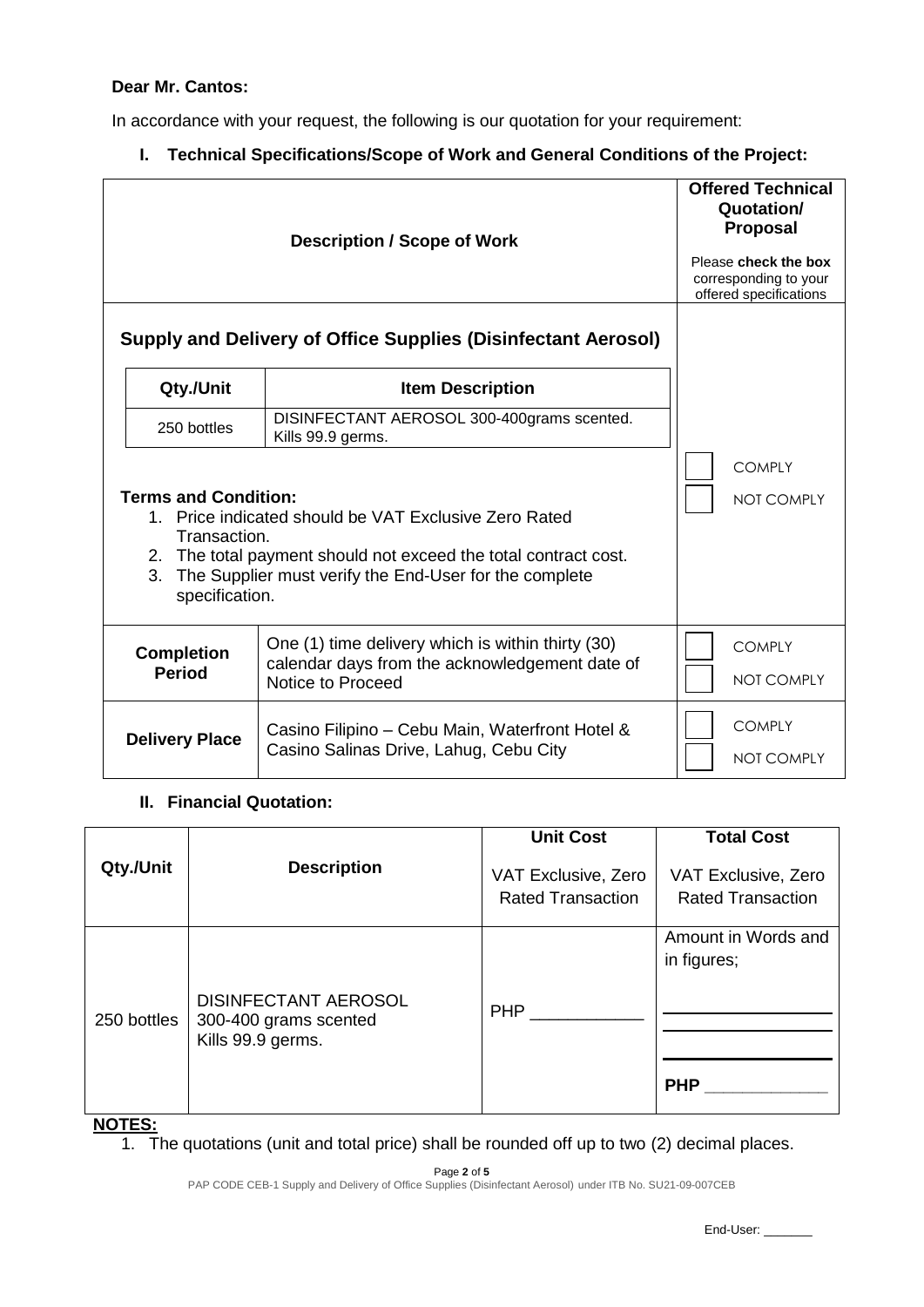**2.** Quotations must be gross of all applicable taxes and VAT Exclusive, Zero Rated transactions

**VALIDITY OF OFFER:** Ninety (90) calendar days from the opening of Quotations. **TERMS OF PAYMENT:** Thirty (30) calendar days upon submission of the required documents including Invoices/ Delivery Receipts, etc.

### **Additional Requirements:**

Bidders have the option to submit the following documents, together with the quotation, on the deadline for the Submission and Receipt of Quotations/Proposal **or** at the latest within five (5) calendar days from the determination of the bidder having the Lowest / Single Calculated Quotation and receipt of the BBAC notice relative thereto:

1. BIR Certificate of Registration for individuals (*If applicable)*;

OR;

- 1.1 Registration Certificate from the Department of Trade and Industry (DTI) for sole proprietors, Registration Certificate from the Securities and Exchange Commission (SEC) for corporations, partnerships or joint ventures or Registration Certificate from the Cooperative Development Authority (CDA), and
- 1.2 Valid Mayor's Permit issued by the city or municipality where the principal place of business of the bidder is located or Official Receipt as proof of payment for renewal.
- 2. Philippine Government Electronic Procurement System (PhilGEPS) Platinum Certificate of Registration and Membership; **OR;**

PhilGEPS Registration Number:

3. Omnibus Sworn Statement using the form prescribed in Annex A hereof for projects with an ABC amounting to more than Fifty Thousand Pesos (PHP 50,000.00).

The Omnibus Sworn Statement shall be supported by an attached document showing proof of authorization, e.g., duly notarized Secretary's Certificate issued by the corporation or the members of the joint venture or a Special Power of Attorney (SPA) in case of sole proprietorships for situations where the signatory is not the sole proprietor/owner.

4. Latest Income **or** Business Tax Returns filed and paid through the BIR Electronic Filing and Payment System (EFPS) for projects with an ABC amounting to more than Five Hundred Thousand Pesos (PHP 500,000.00).

In accordance with Executive Order (E.O.) No. 398, Revenue Regulation (R.R.) No. 03-2005 and Revenue Memorandum Circular (RMC) 16 – 2005, the abovementioned tax returns shall refer to the following:

- a) Latest Income Tax Return (ITR) shall be the ITR for the preceding year, whether calendar or fiscal, OR:
- b) Latest Business Tax Returns shall refer to the Value Added Tax (VAT) or Percentage Tax filed and paid covering the previous six (6) months before the date of Submission, Receipt, and Opening & Preliminary Examination of Quotations.

End-User: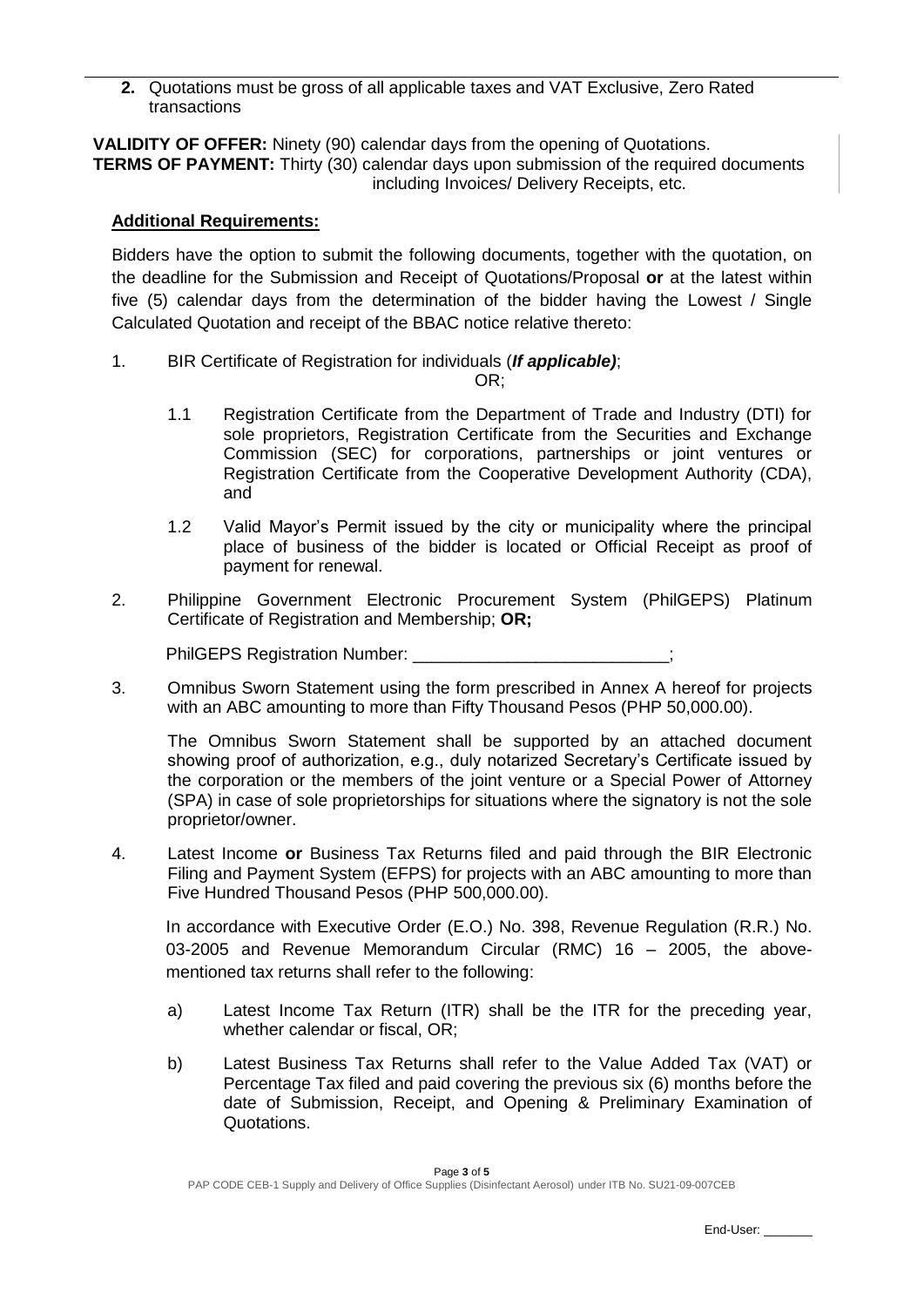# **NOTES:**

- 1 Bidders shall submit their quotations through their duly authorized representatives using this form only. This form must be completed without any alterations to their format and no substitute form shall be accepted. All parameters shall be filled in with the correct and accurate information as required.
- 2 Quotation(s)/Proposal(s) submitted exceeding the Approved Budget for the Contract shall be rejected.
- 3 The prices quoted are to be paid in Philippine Currency.
- 4 All prices quoted are **INCLUSIVE** of all applicable duties, government permits, fees, and other charges relative to the acquisition and delivery of items to PAGCOR, but **VAT-Exclusive, Zero-Rated Transaction**.
- 5 For the purpose of standardization of quotations, this RFQ Form will prevail over all kinds and forms of quotation. In case of price discrepancy over the amounts in words and in figures, the amount in words will prevail.
- 6 Any interlineations, erasures or overwriting shall be valid only if they are signed or initiated by you or any of your duly authorized representative/s.
- 7 PAGCOR shall have the right to inspect and/or to test the goods to confirm their conformity to the technical specifications.
- 8 Award of contract shall be made in favor of the supplier or contractor having the Single or Lowest Calculated Responsive Quotation (for goods and infrastructure projects) or a consultant with the Single or Highest Rated Responsive Proposal, which complies with the minimum technical specifications and other terms and conditions stated herein.
- 9 The supplier/contractor/consultant agrees to pay a penalty of one-tenth of one percent (1/10 of 1%) of the corresponding contract price for each day of delay, including non-working days (i.e. Saturday and Sunday), legal holidays or special nonworking holidays. PAGCOR shall rescind the contract once the cumulative amount of liquidated damages reaches ten percent (10%) of the amount of the contract, without prejudice to other courses of action and remedies open to it.
- 10 Other terms and conditions are stipulated in the attached Annex A of the Purchase Order.

End-User: